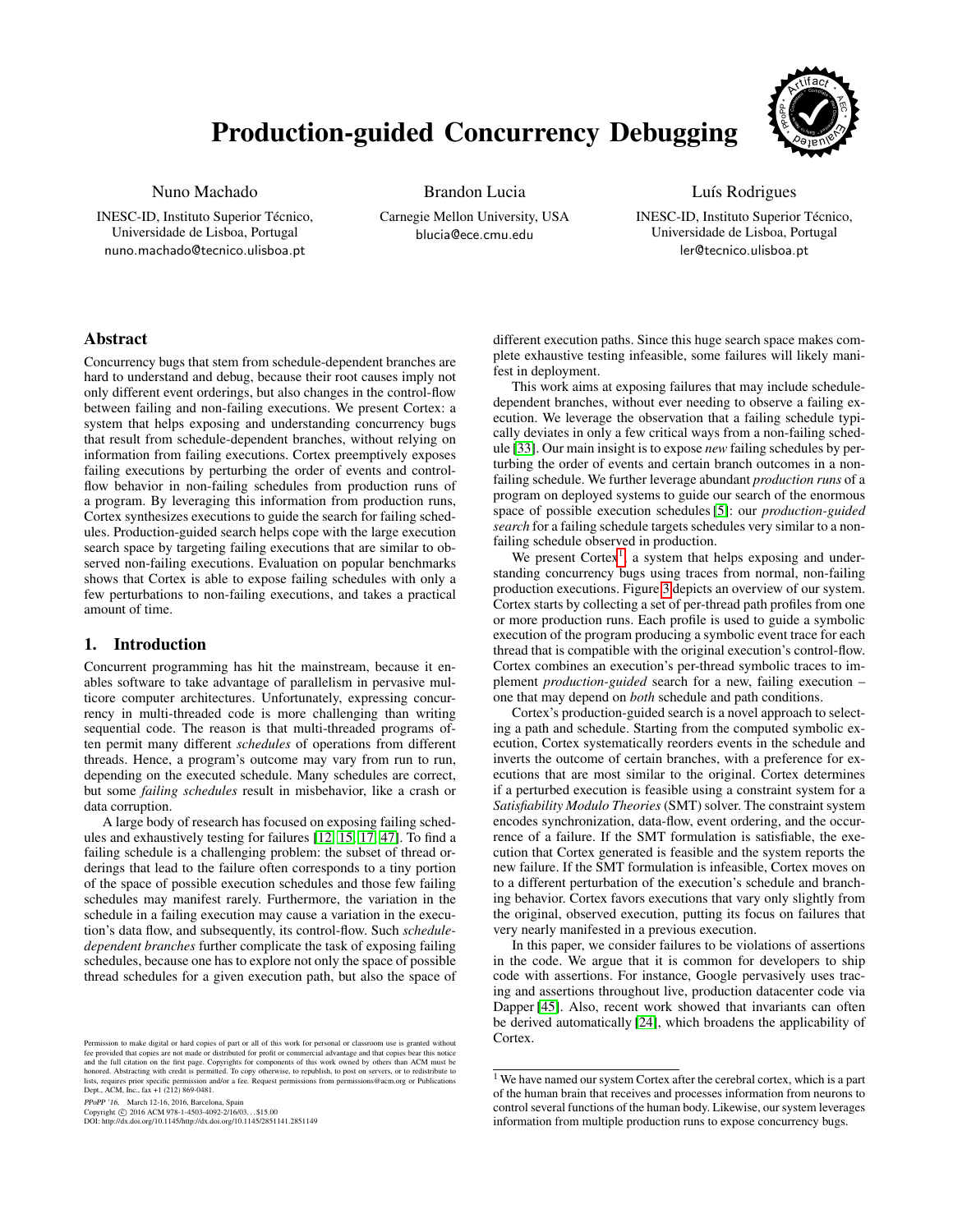In addition to exposing failing schedules, Cortex is also able to isolate the failure's *root cause*. The root cause of a failure is the minimum sequence of events in the schedule that cause the program to fail. A failing schedule may contain many events and the failure's root cause could be anywhere in the schedule, which makes debugging a complex task. Failures resulting from schedule-dependent branches further exacerbate this problem, because the programmer must reason about different events in a failing execution and in a non-failing one.

Cortex leverages production-guided search to extend previous work on *differential schedule projections*[\[33\]](#page-11-4) and compute *differential path-schedule projections* (DPSPs). DPSPs zero in on the root cause of failures that stem from schedule-dependent branches by reporting the differences between a failing and a non-failing schedule, including variations in their event orderings, data-flow behavior, and control-flow decisions.

Our evaluation in Section [6](#page-7-0) shows that Cortex is able to find failing schedules in concurrent programs by perturbing very few branch conditions. Moreover, we show that Cortex's productionguided search reduces the number of attempts to expose concurrency bugs by up to three orders of magnitude with respect to previous state-of-the-art concurrency testing techniques [\[12,](#page-11-0) [17\]](#page-11-2).

In summary, this paper makes the following contributions:

*i)* A cooperative scheme to collect and analyze thread pathprofiles from production runs.

*ii)* A novel, *production-guided* approach to exposing path and schedule dependent failures by exploring variations in schedule *and* control-flow behavior in non-failing executions.

*iii)* A technique to synthesize new executions similar to observed ones leveraging traces collected from production, as well as symbolic execution.

*iv)* An implementation of Cortex for Java and an evaluation, with widely used benchmarks and real-world applications, showing that Cortex is efficient and effective for exposing and debugging hard concurrency bugs.

The rest of the paper is organized as follows. Section [2](#page-1-0) overviews the background concepts most related to our work. Section [3](#page-2-0) describes the Cortex system, namely its architecture and the production-guided search used to find failing schedules. Section [4](#page-5-0) provides a concrete example that illustrates how Cortex employs the production-guided search to expose a concurrency bug that depends on schedule-sensitive branches. Section [5](#page-6-0) discusses the implementation details. Section [6](#page-7-0) presents the experimental evaluation results and discuss the main findings. Finally, Section [7](#page-9-0) reviews the related work.

# <span id="page-1-0"></span>2. Motivation and Background

Cortex exposes new concurrency bugs and helps their diagnosis. This section overviews concurrency bugs and debugging, as well as techniques from prior work that form the foundation of Cortex.

## 2.1 Concurrency Bugs

Concurrency bugs are errors in code that permit operations from different threads to execute in an order that causes the program to fail — *concurrency bugs permit failing execution schedules*. Concurrency bugs include omitted and misused synchronization and inter-thread communication. For example, consider the multithreaded program in Figure [1.](#page-1-1) This program has two threads (T1 and T2), which access a shared variable x. T1 increments the value of  $x$  (which is initially set to 0) and then checks whether this value is greater than 0. In turn, T2 simply writes 0 to x.

This program has two possible outcomes: it either validates or violates the assertion at line 2, depending on the order in which threads execute their operations. The program fails for the schedule 1-3-2 and ends correctly for the schedules 3-1-2 and 1-2-3.

<span id="page-1-1"></span>

Figure 1: Example of a multithreaded program with a scheduledependent bug.

The example is an *atomicity violation*, because the block of operations in T1 should execute atomically, without being interleaved by operations from T2, but the code fails to enforce the atomicity. Atomicity violations and other types of concurrency bugs (*e.g.* ordering violations and data-races) have been studied extensively in the literature [\[9,](#page-11-8) [14,](#page-11-9) [27](#page-11-10)[–31,](#page-11-11) [38,](#page-11-12) [43,](#page-11-13) [53,](#page-11-14) [54\]](#page-11-15) and we defer to prior work for a more thorough background on concurrency bug types.

Regardless of the type, some concurrency bugs are strictly *schedule-dependent*. The error in Figure [1](#page-1-1) is an example of a strictly schedule-dependent bug: threads in both the failing and non-failing schedules execute the same sequence of instructions, but the schedules differ in the threads' operations interleaving.

Unlike the bug in Figure [1,](#page-1-1) not all concurrency bugs are strictly schedule-dependent. Some concurrency bugs are *path and schedule dependent*, instead, like the example in Figure [2.](#page-1-2) In the example, T1 and T2 access four shared variables (x, y, w, and z). The program fails when it executes the schedule 8-1-2-3-4-9-10-5-6-7, which causes the value of x at line 7 to be 0 and violate the assertion. All non-failing schedules for this program exhibit a different *controlflow path* than the failing schedule, because the code must not execute line 6, to guarantee that  $x > 0$  at line 7. The key distinction between this example and the example in Figure [1](#page-1-1) is that the failing execution requires a variation from the correct execution in both the order of events (*i.e.*, the *schedule*) and in the control-flow path executed. The next section discusses the challenges of path and schedule dependent bugs.

<span id="page-1-2"></span>

| (initially $x = y = w = z = 0$ ) |  |                 |  |  |  |  |  |
|----------------------------------|--|-----------------|--|--|--|--|--|
| T1                               |  | T2              |  |  |  |  |  |
| 1: $if(z > 0)$                   |  | $8: z = 1$      |  |  |  |  |  |
| 2: w++                           |  | 9: if $(w > 0)$ |  |  |  |  |  |
| $3: x = 1$                       |  | 10: $y = 0$     |  |  |  |  |  |
| 4: $y = 1$                       |  |                 |  |  |  |  |  |
| 5: $if(y == 0)$                  |  |                 |  |  |  |  |  |
| 6: x--                           |  |                 |  |  |  |  |  |
| 7: $assert(x > 0)$               |  |                 |  |  |  |  |  |

Figure 2: Example of a multithreaded program with a path and schedule dependent bug.

## <span id="page-1-3"></span>2.2 Challenges of Path and Schedule Dependent Bugs

Testing for and debugging path and schedule dependent bugs is more complex and challenging than for strictly schedule-dependent bugs. The reason for the difference is that path and schedule dependent bugs require searching not only for an inter-thread operation order, but also for a new execution path that is compatible with such a failing schedule.

*Testing.* Stateless model checking systems like con2colic testing [\[11\]](#page-11-16) and MCR [\[17\]](#page-11-2) leverage SMT constraint solving to expose concurrency bugs. By encoding the possible thread schedules for a given execution path as a constraint system, these systems are able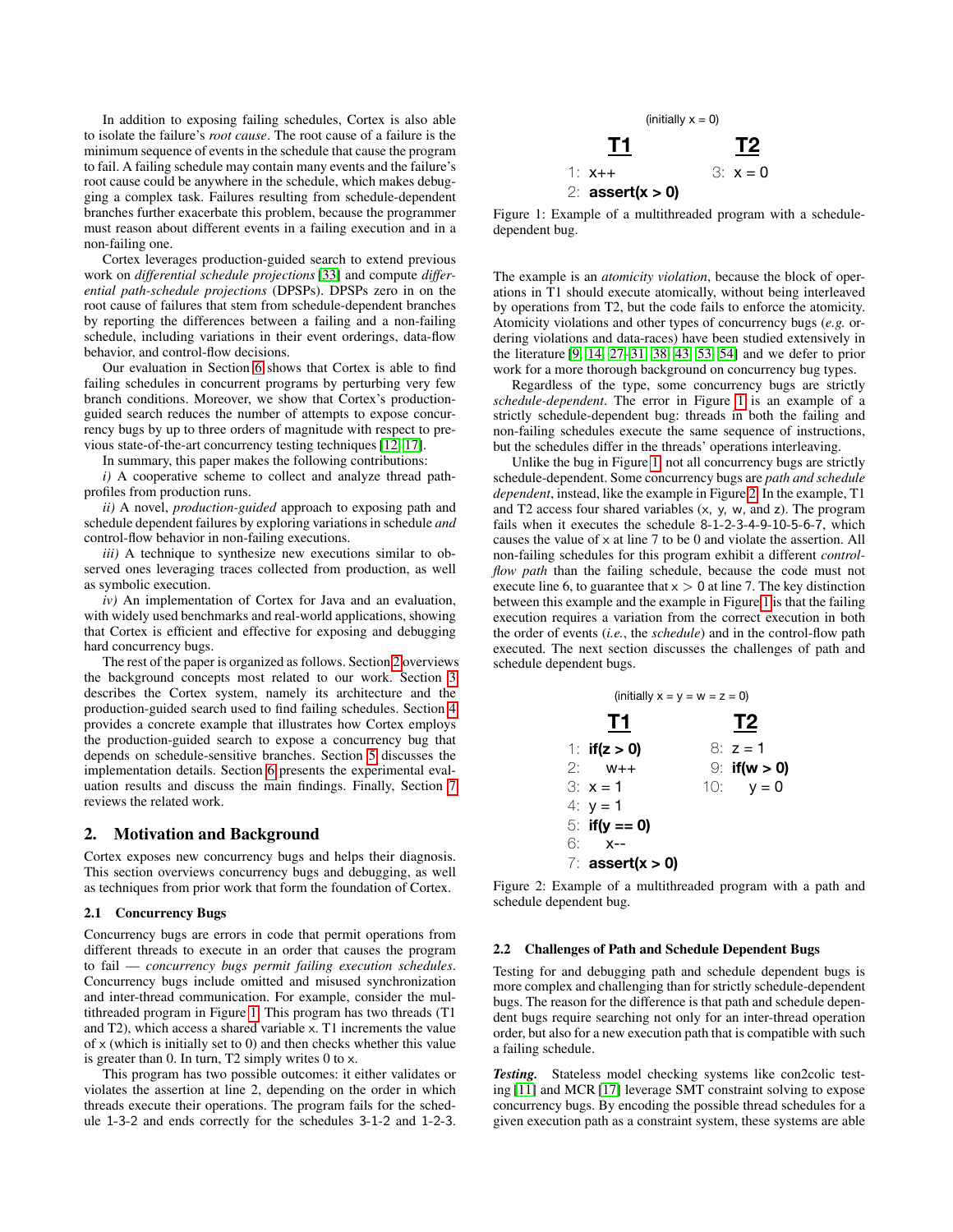to check properties and search for failures in a set of schedules, for a given single execution path. Other *systematic concurrency testing* techniques systematically exercise many different schedules for the same control-flow path [\[16,](#page-11-17) [34\]](#page-11-18). Systematic schedule search works for strictly schedule-dependent bugs, but path and schedule dependent bugs require a tool to simultaneously explore all control-flow paths to find a path and schedule that leads to the failure. This requirement illustrates an important challenge: the space of paths and schedules *explodes* with an execution's length and quickly becomes unwieldy and infeasible to search. In this work, we address search space explosion using the local, production-guided search technique that we describe in Section [3.3.](#page-3-1)

*Debugging.* Debugging tools like CLAP [\[20\]](#page-11-19) and Symbiosis [\[33\]](#page-11-4) use symbolic execution and SMT constraint solving for automatic debugging. Both systems use per-thread path profiles from a *concrete failing execution* to generate and replay a failing schedule. While CLAP is only focused on reproducing failures, Symbiosis is able to diagnose them as well, by systematically reordering operations in a failing schedule to produce an alternate schedule that does not trigger the failure. Symbiosis uses a differential analysis of the alternate and the original schedule to isolate a failure's cause and produce a *differential schedule projection* [\[33\]](#page-11-4).

Symbiosis and CLAP do not handle path and schedule dependent bugs: CLAP only computes failing schedules and Symbiosis' alternate schedules are required to adhere to the original controlflow of the original execution. Furthermore, both Symbiosis and CLAP need a trace from a failing execution to work, which may be hard to obtain. For instance, we ran the program in Figure [2](#page-1-2) 10,000 times and it did not fail a single time.

In this work, Cortex couples its production-guided search with symbolic execution and SMT solving ideas from Symbiosis and CLAP to address schedule and path dependent bugs without the need to observe a failing execution. Section [7](#page-9-0) provides a more thorough comparison between Cortex and Symbiosis.

#### <span id="page-2-1"></span>2.3 Computing Schedules with Symbolic Execution and Constraint Solving

Cortex leverages the multithreaded trace generation technique developed in CLAP [\[20\]](#page-11-19) and refined in Symbiosis [\[33\]](#page-11-4). The technique uses concrete, per-thread path profiles to guide a symbolic execution of the program and generate per-thread symbolic traces (see Section [3.2\)](#page-3-2). The technique then builds an SMT constraint formulation that is based on the per-thread symbolic traces. When solved by an off-the-shelf SMT solver, the formulation yields a failing, multi-threaded schedule. We defer a full discussion of this formulation to its original work [\[20\]](#page-11-19), but provide background here.

The constraint formulation has two kinds of variables: *value variables*, which represent symbolic values returned by read operations, and *order variables*, which represent the order of operations in a schedule. The constraint system, Φ*fail*, is a conjunction of five sub-formulae:

# $\Phi_{fail} = \phi_{path} \wedge \phi_{sync} \wedge \phi_{rw} \wedge \phi_{mo} \wedge \neg \phi_{assert}$

Briefly,  $\phi_{path}$  encodes the path conditions corresponding to the path executed by each thread;  $\phi_{sync}$  encodes inter-thread ordering imposed by synchronization;  $\phi_{\ell W}$  encodes inter-thread ordering implied by accesses to shared memory; φ*mo* encodes possible operation reorderings permitted by the memory consistency model; and  $\neg \phi_{assert}$  encodes the failure constraint, which corresponds to an assertion failure.

Symbiosis [\[33\]](#page-11-4) observed that a similar constraint formulation, Φ*ok*, yields a non-failing schedule, without the failure condition negated:

$$
\Phi_{ok} = \phi_{path} \wedge \phi_{sync} \wedge \phi_{rw} \wedge \phi_{mo} \wedge \phi_{assert}
$$

Therefore, for a given execution control-flow, the constraint system can be used to obtain an execution schedule that either fails or ends successfully, depending on whether the failure condition is satisfied or not, respectively. In the following, we describe each sub-formula in more detail.

*Path Constraint*  $\phi_{path}$  is a conjunction of all threads' path conditions (*i.e.*, branch outcomes), recorded during symbolic execution [\[4,](#page-10-0) [51\]](#page-11-20). For instance, a possible path constraint for an execu-tion of the program in Figure [2](#page-1-2) would be  $[z > 0] \wedge [\neg(y == 0)]$  for T1 and  $[w > 0]$  for T2.

*Synchronization Constraints.* φ*sync* is divided into *partial order constraints* and *locking constraints*.

The former encode the happens-before relation [\[25\]](#page-11-21) between ordering synchronization operations (*e.g.*, signal, wait, join, fork). For instance, the constraints state that *i)* one thread's *start*/*join* event happens after another thread's *fork*/*exit* event. Locking constraints encode mutual exclusion of code protected by a lock. These constraints match a thread's *unlock* operations to a preceding *unlock* in that thread.

*Read-Write Constraints.*  $\phi_{rw}$  encodes the ordering and result of shared memory read and write operations. The read-write constraints express the fact that a read from a variable returns the symbolic value written by the last write to that variable.

For example, in Figure [2,](#page-1-2) if T1 reads the value 1 for the variable z at line 1, then the most recent write to z must be the one at line 8 by T2 and, consequently, line 8 must execute before line 1.

*Memory Order Constraints.*  $\phi_{m0}$  determines the order in which operations occur in a specific thread. In Cortex, we consider that operations execute in program order, *i.e.* following a sequencial consistent memory model. However, it is possible to express more relaxed memory consistency models using slightly different constraints [\[20\]](#page-11-19).

*Failure Constraint.*  $\phi_{assert}$  corresponds to the condition that, if unsatisfied, indicates that an execution failed. For a failing execution, Φ*fail*, the failure condition must be violated (*i.e.*, ¬φ*assert* must hold). On the other hand, for a correct execution  $\Phi_{ok}$ ,  $\phi_{assert}$ must be true. In Figure [2,](#page-1-2) ¬φ*assert* corresponds to [x≤0] and  $\phi_{assert}$  corresponds to [x>0].

# <span id="page-2-0"></span>3. Cortex

Cortex is an automated system for exposing and debugging path and schedule dependent failures in multithreaded programs. In contrast with other systems, Cortex does not need to observe a failed execution to isolate a failure. Instead, Cortex starts from a concrete, non-failing execution and explores alternative executions with only minor variations in their schedule and path from the non-failing schedule. Using an initial, non-failing execution from production turns Cortex's execution space exploration into a *production-guided search* for new failures. The exposed failures represent behavior that nearly happened in the observed execution, and is, thus, more likely to happen in some future execution. Cortex summarizes only the differences between the exposed failing execution and the original non-failing execution to clearly isolate the *root cause* of the failure to the developer.

Cortex operates in four main steps: *static analysis*, *trace collection*, *production-guided search*, and *root cause isolation*. These steps are illustrated in Figure [3](#page-3-0) and described in the following sections.

## 3.1 Static Analysis

Cortex starts by performing a static program analysis with two goals. The first goal is to instrument the beginning of each basic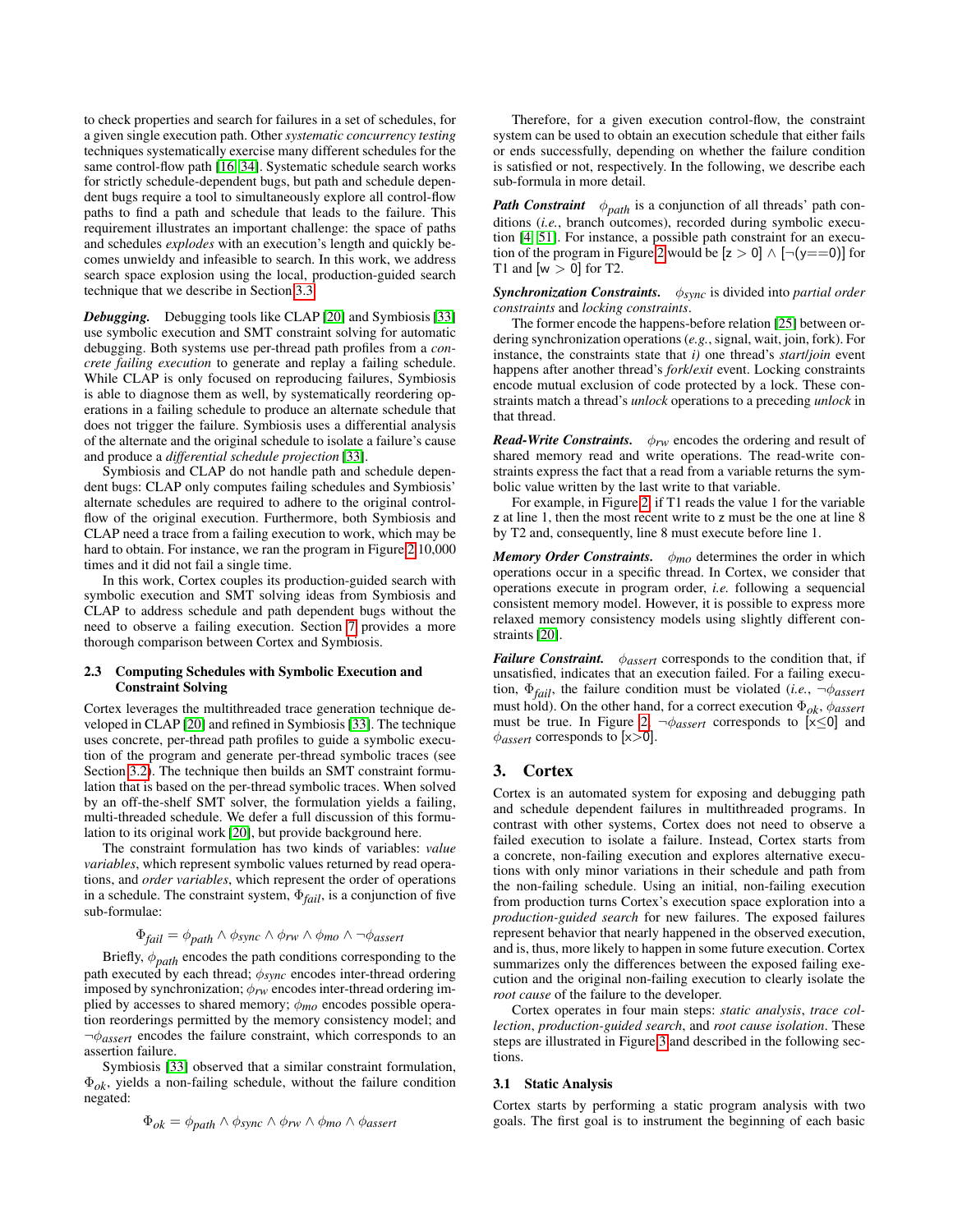<span id="page-3-0"></span>

Figure 3: Overview of Cortex. 1) Cortex starts by instrumenting the program in order to allow capturing per-thread path profiles at runtime. 2) Cortex uses the path profiles, collected from multiple production runs, to guide a symbolic execution of the program and produce per-thread symbolic event traces that adhere to the original executions' control-flow. 3) Cortex leverages symbolic traces and SMT constraint solving to conduct a production-guided search for a new failing execution that may depend on both schedule and path conditions. 4) Whenever Cortex successfully uncovers a new failing schedule, it computes a differential path-schedule projection (using the uncovered failing schedule and a non-failing schedule) to isolate the underlying bug.

block in the program to trace the control-flow path followed in a concrete execution. The second goal is to identify shared variables. Non-private (*i.e.*, shared) variables and local variables derived from those variables are marked as symbolic. Marking shared variables as symbolic is a pre-requisite to Cortex's symbolic trace collection and generation mechanism (described next).

## <span id="page-3-2"></span>3.2 Trace Collection

Given the infeasibility of exhaustively exploring all possible executions of a program, Cortex narrows the exploration to favor those paths that are most like those observed in production.

*Concrete Trace Collection.* The version of the program instrumented by Cortex collects per-thread *path profiles*[\[20,](#page-11-19) [33\]](#page-11-4). A pathprofile is a sequence of basic blocks (*i.e.*, control-flow outcomes) that was followed by the thread at runtime.

Note that traces collected at this stage do not have any information concerning thread scheduling, nor regarding which events were executed during the production run. The reason is because recording the precise thread interleaving incurs heavy runtime overhead [\[19\]](#page-11-22). Hence, as previous work [\[20\]](#page-11-19), we opt for a more lightweight logging approach to capture runtime information.

Production runs with the same control-flow output identical traces. However, paths with different control-flow may execute in production. Cortex can collect a variety of paths from multiple, different executions, potentially from distinct machines and execution environments. This form of cooperative path collection enables Cortex to leverage the execution diversity in multiple deployments to gather a representative collection of traces.

**Symbolic Trace Generation.** Cortex uses symbolic execution to generate per-thread, symbolic traces from the collected, per-thread, concrete traces. Cortex augments the collected, per-thread path traces *offline* with information about shared variables from its static analysis. Cortex marks as symbolic all shared variables and local variables that depend on shared variables. These symbolic annotations mean that later, when Cortex does symbolic execution, reads and writes to these variables manipulate symbolic expressions, rather than concrete values.

Cortex performs a symbolic execution of the program, guiding each thread's symbolic execution by its path trace. In other words, the symbolic execution proceeds solely across the execution path indicated by its corresponding path profile. As a result, instead of

<span id="page-3-3"></span>

Figure 4: Detail of production-guided schedule search.

exploring all control-flow paths, as in a conventional symbolic execution, the symbolic execution in Cortex only follows branches taken in the original run. Cortex, thus generates per-thread symbolic traces containing the same control-flow, synchronization, and shared memory accesses as the original, production run.

Cortex maintains a database of per-thread symbolic traces generated from any set of observed, per-thread concrete traces. Cortex organizes the traces in its database to facilitate its downstream search, using the executions' control-flow. Like symbolic execution tools [\[4,](#page-10-0) [48,](#page-11-23) [51\]](#page-11-20), Cortex denotes a branch outcome as a binary value, with a 1 for branches taken and a 0 for branches not taken. An execution path is, thus, uniquely defined by a string of bits.

For example, consider a symbolic trace for thread T1 in Figure [2](#page-1-2) with path id 10. This path id indicates that the thread followed an execution path corresponding to the conditions [z>0] and  $[\neg(\gamma == 0)]$ . Note that the 0 in the path id means that the corresponding path condition evaluates false during the execution, hence the negation symbol in the condition  $[\neg(y == 0)].$ 

## <span id="page-3-1"></span>3.3 Production-Guided Search

After gathering the path profiles from production runs and generating their corresponding per-thread symbolic traces, Cortex starts its search for alternate, failing executions. Figure [4](#page-3-3) illustrates Cortex's search procedure.

Cortex's search is guided by production in two ways. The first way is *schedule exploration*, during which Cortex searches multithreaded executions compatible with the set of per-thread symbolic traces from some observed execution. If schedule exploration fails to surface any new failures, for any traces in Cortex's database,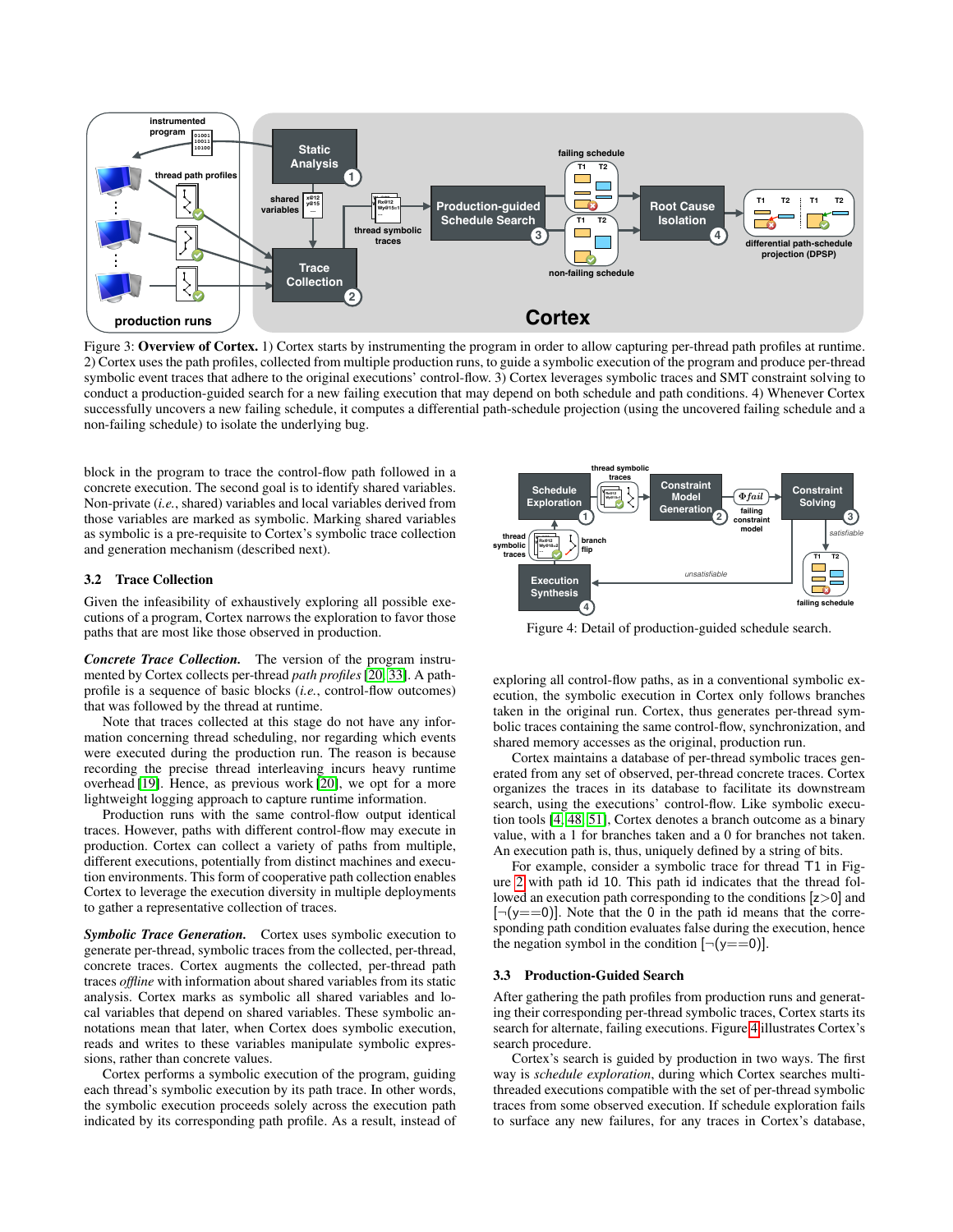Cortex uses *execution synthesis* as a second form of productionguided search. Cortex synthesizes new multi-threaded executions by *modifying* the control-flow behavior in one or more of the threads' traces. Cortex then performs schedule exploration on the new synthesized execution.

#### <span id="page-4-0"></span>3.3.1 Schedule Exploration

Given a combination of per-thread, symbolic path traces — from either a production run or a synthesized execution — Cortex checks if any interleaving of operations that make up those paths leads to a failure. First, Cortex selects an assertion from the trace at random. Next, Cortex builds a Φ*fail* constraint model (from Section [2.3\)](#page-2-1) with the symbolic information contained in the traces and the condition in the assertion.

Cortex uses an SMT solver to check the satisfiability of the generated constraints. If the model is satisfiable, then the solver outputs the failing schedule. If the constraints are unsatisfiable, then there is no schedule that leads to a failure of the selected assertion for the given control-flow trace. Cortex applies this schedule exploration procedure to each execution in its database, reporting newly exposed failures as they manifest.

Note that *only* performing schedule exploration on executions observed in production will only expose strictly scheduledependent failures. However, Cortex is not limited to these failures only, because it goes beyond schedule exploration with its execution synthesis technique.

#### 3.3.2 Execution Synthesis

Execution synthesis generates new per-thread control-flow traces corresponding to *entirely novel executions* by making small perturbations in the control-flow observed in production runs. By synthesizing new executions with control-flow variations, and then applying schedule exploration to those synthesized executions, Cortex can expose new failures that are schedule and path dependent.

Synthesizing executions presents two main challenges: *i)* how to decide which alternate execution to synthesize, and *ii)* how to obtain per-thread symbolic traces for the alternate execution to be synthesized. Cortex addresses the first challenge with a novel heuristic denoted *branch condition flipping*. The heuristic perturbs the original control-flow observed during some production run, generating one or more new per-thread traces. Cortex addresses the second challenge using a combination of its trace database and symbolic execution. If Cortex has already observed some execution in which a thread followed the perturbed control-flow path, Cortex uses the per-thread symbolic trace for that path that is in its database. If Cortex has not observed the perturbed path in some prior execution, Cortex synthesizes a new symbolic path trace by running a symbolic execution, guided by the perturbed control-flow trace.

*Synthesizing a Control-flow Path.* Cortex's synthesizes a new control-flow path by inverting path conditions on an existing path that are within a given distance from the selected assertion.

To identify the path conditions corresponding to the branches closest to the assertion, Cortex selects an execution from its database and generates a non-failing, multi-threaded schedule using the  $\Phi_{ok}$  constraint model (from Section [2.3\)](#page-2-1). Cortex examines the resulting schedule and selects the  $D$  branches closest to the assertion as candidates for inversion.

Cortex's path synthesis heuristic generates paths that are most similar to the original path trace first, generating new paths in order of deviation from the original. The first paths that the heuristic generates are ones with a single branch outcome flipped, and Cortex gives priority to paths in which the flipped branch is closer to the assertion. Next, the heuristic generates new paths with two branch flips, again, prioritizing new paths with lower total distance between branch flips and the assertion. Cortex's path synthesis heuristic continues considering complexes of increasingly many branch inversions up to the configurable threshold number D.

Figure [6a](#page-5-1)) illustrates Cortex's path synthesis heuristic. There are two threads,  $T1$  and  $T2$ , and three branch conditions  $(A)$  and B belong to T1, and C belongs to T2). According to the nonfailing schedule in Figure [6a](#page-5-1)), the closest branch to the assertion is  $(A)$ , followed by  $(B)$  and  $(C)$ . The figure also shows that the path conditions in the threads' symbolic traces are 10 (*i.e.*, taken, not taken) and 1 (*i.e.*, taken), respectively for T1 and T2.

Figure [6b](#page-5-1)) depicts the first branch condition that Cortex attempts to flip, namely  $(A)$ . As a result, Cortex generates a new control-flow path for T1 containing 11, while the trace for T2 remains the same. Later, the path synthesis heuristic may generate another control-flow path by flipping the outcome of multiple branches. Figure [6c](#page-5-1)) illustrates a case where Cortex simultaneously flips branches  $(B)$  and  $(C)$ , resulting in a path for T1 containing 00 and a path for T2 containing 0.

After synthesizing a new control-flow path, Cortex needs a new symbolic trace for the newly synthesized path. Cortex can either *find* an existing symbolic trace, or *synthesize* a new symbolic trace.

*Finding a Symbolic Trace.* The easiest way for Cortex to obtain a symbolic trace that is compatible with a newly synthesized controlflow path is to look for one in its database of traces collected from *any* prior, production execution. A compatible trace from the database must have an identical prefix of branch outcomes as the original, unperturbed trace, but must have the opposite outcome for the branch or branches flipped by the path synthesis heuristic.

When there is more than one compatible, symbolic trace in the database, Cortex considers each of them in turn, up to a maximum of N possible traces, and in ascending order of their path length. The tuple  $(D, N)$  allows tuning the search in terms of the number of different branches conditions flipped and the number of possible traces that are attempted for each branch flip. A high D means that Cortex flips path conditions far from the assertion, and a high N indicates that Cortex explores many paths with a common prefix.

*Synthesizing a Symbolic Trace.* When there is no trace in the database that matches a newly synthesized control-flow path, Cortex synthesizes a compatible trace using guided symbolic execution. Cortex uses the newly synthesized control-flow path to guide a symbolic execution of the thread up to, and including the flipped branch or branches. After reaching the flipped branch in the symbolic execution, Cortex has no information about which control-flow path to follow. Cortex allows the symbolic execution to run freely, exploring all paths, as in classical symbolic execution [\[4,](#page-10-0) [23,](#page-11-24) [51\]](#page-11-20). We heuristically stop the symbolic execution when it reaches the assertion or program exit along any path. We also stop symbolic execution after a configurable threshold timeout, to prevent the path explosion problem from hindering Cortex.

As an example, consider the scenario where Cortex has to synthesize the symbolic trace for T1 required in Figure [6b](#page-5-1)). Cortex would run the program symbolically, forcing T1 to take the branch 1 for the path condition  $\circledB$ , as well as for path condition  $\circledA$ . As T1's execution ends with the assertion right after  $\mathbb A$ , Cortex would output a symbolic trace for T1 that is compatible with the previously unobserved control-flow path 11.

#### 3.4 Root Cause Isolation

Like prior systems on systematic concurrency testing [\[12,](#page-11-0) [17\]](#page-11-2), Cortex is able to report a newly exposed failing schedule, but unlike prior systems, Cortex also reports a concise summary of the failure's root cause. To summarize a failure's root cause, Cortex computes and reports a *differential path-schedule projection* (DPSP). DPSPs are an extension of *differential schedule projections*, developed in Symbiosis [\[33\]](#page-11-4). Cortex computes DPSPs by analyzing an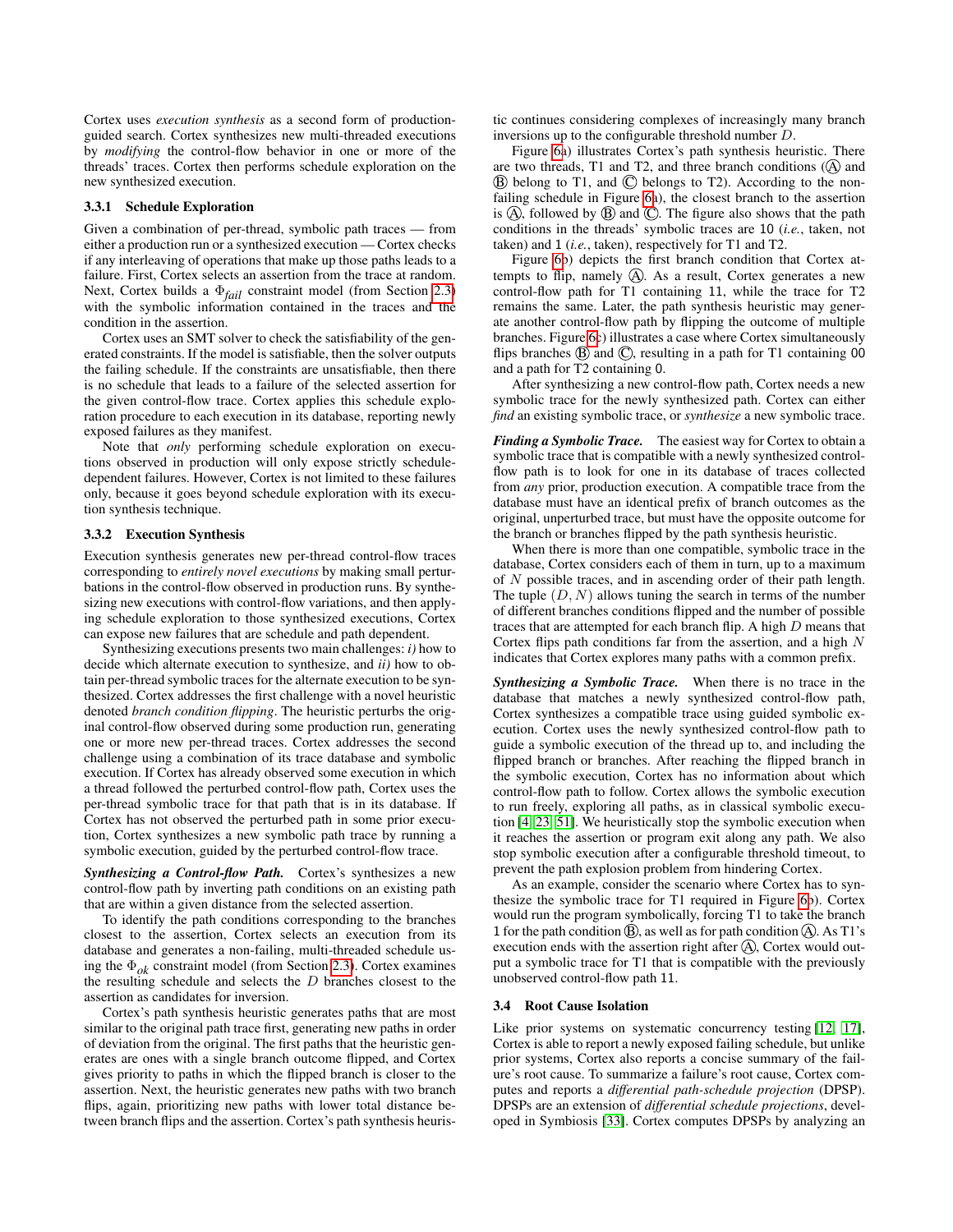<span id="page-5-2"></span>

Figure 5: a) Schematic view of the program in Figure [2:](#page-1-2) boxes represent basic blocks, arrows depict conditional jumps (0 means *false* and 1 means *true*), dashed arrows depict unconditional jumps, round shapes represent program's exit points, and  $[z > 0]$  represents a path condition; b) Per-thread symbolic traces path for three different correct production runs.  $T1_1:10$  indicates that the trace for thread T1 from production run 1 has path id 10; c) Trace database, with per-thread path ids organized into prefix trees. The node label "-" indicates the root of the prefix tree. d) Production-guided schedule search employed by Cortex to find the failing schedule. SST stands for *synthesized symbolic trace*.

<span id="page-5-1"></span>

Figure 6: Branch condition flipping. Arrows and dashed arrows represent conditional and unconditional control-flow, respectively. Thicker arrows represent the execution path followed by the thread.

exposed failing execution and the original, non-failing execution that it was derived from. A DPSP reports the salient differences between the failing and non-failing schedule, including variation in their event orderings, data-flow behavior, and control-flow decisions. The key difference between DPSPs in this work and DSPs in prior work is that DSPs do not incorporate differences in controlflow between a failing and a non-failing execution, while, critically, DPSPs include those differences.

Cortex produces the DPSP by computing a "diff" of the failing schedule against the non-failing schedule. To compute a DPSP, Cortex first compares the traces and prunes a prefix of operations common to both the failing and non-failing schedule. Cortex then examines data-flow in both traces and reports only data-flow edges that exist in one trace, but not the other. Control-flow variations are highlighted as data-flow variations involving operations that only executed in one trace, but not the other. DPSPs are helpful for debugging, because they allow developers to see only a very small number of relevant operations and data movement events, rather than forcing them to pore over a full execution schedule. Furthermore, DPSPs illustrate the failure alongside a very similar, but nonfailing execution. The side-by-side comparison helps understand the failure and aids in debugging.

# <span id="page-5-0"></span>4. Running Example

This section synthesizes the entire Cortex debugging workflow using a detailed running example. Figure [5](#page-5-2) shows how Cortex automatically computes the root cause of the failure in Figure [2.](#page-1-2)

*Static analysis.* Cortex's static analysis identifies and instruments basic blocks and shared variables. Figure [5a](#page-5-2) shows the program's control-flow graph. In the example code,  $z$ ,  $w$ ,  $y$ , and  $x$  are marked as symbolic.

*Symbolic trace collection.* The program executes in production, potentially many times, and a path profile for each thread is collected from each execution. From the path profiles, Cortex produces symbolic traces. Using symbolic execution, Cortex identifies each branch condition evaluated by each thread (depicted in square brackets in Figure [5a](#page-5-2)) and symbolic execution follows those branches according to the path profile. The symbolic execution produces a corresponding symbolic trace file; Figure [5b](#page-5-2) shows the per-thread symbolic traces for three non-failing, production runs with different execution paths. For instance,  $T1_1:10$  indicates that the trace for thread T1 of production run 1 followed the controlflow path 10 (i.e., taken, not taken). After producing the per-thread,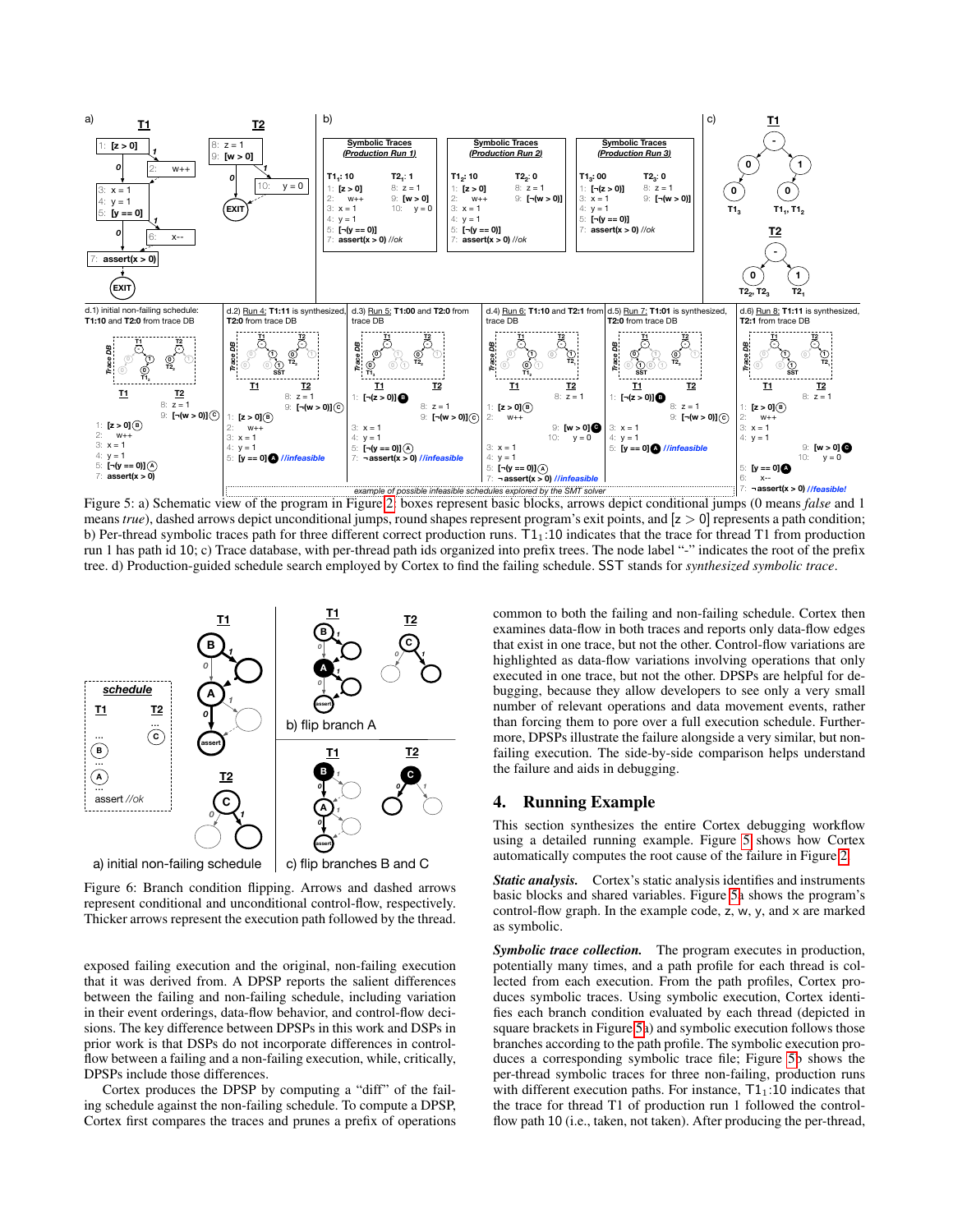symbolic traces, Cortex stores them in its trace database, depicted in Figure [5c](#page-5-2) as a prefix tree.

*Production-guided search.* Figures [5d](#page-5-2).1-d.6 illustrate how Cortex uses production-guided search to expose a failing schedule from the non-failing, production schedules in its trace database.

First, Cortex tries to obtain a failing schedule by exploring the schedules that are compatible with per-thread traces from production runs that are in the trace database. Cortex applies its schedule exploration algorithm (see Section [3.3.1\)](#page-4-0) to production runs 1, 2 and 3. In this example, there is no failing schedule that simply interleaves the per-thread traces from any execution. Instead, Cortex needs to explore alternate executions that it derives from the observed executions via execution synthesis.

Cortex begins its search by arbitrarily selecting production run 2, which includes traces  $T1_2$  and  $T2_2$ . Using the traces from this execution, Cortex generates a non-failing schedule by calling out to the SMT solver (Figure [5d](#page-5-2).1). Cortex examines the non-failing schedule to identify the branches that are closest to the assertion. In the example, these branches are  $(A, B)$  (from trace  $T1_2$ ) and  $C$ (from  $T2_2$ ).

In Figure [5d](#page-5-2).2, Cortex explores a different execution path by flipping the branch condition  $\hat{A}$ . The resulting path prefix is thus obtained by inverting the second bit in the path of trace  $T1_2$ , *i.e.*, by changing the path condition 10 to the path condition 11. Cortex checks its database for a symbolic trace for T1 with the path prefix 11, but, in this example, there is no such path in the database. Consequently, Cortex needs to synthesize a new symbolic trace for T1 with that prefix using symbolic trace synthesis.

Symbolic trace synthesis produces a symbolic trace T1:11. Cortex uses the generated trace, together with  $T2_2$ , to synthesize a new execution that we refer to as "run 4". Cortex performs schedule exploration on run 4, checking for interleavings of its threads' operations that lead to a failure. The solver, however, yields *unsatisfiable* when evaluating the constraint system that encodes schedule exploration. The execution is infeasible because there is no feasible data-flow that allows the value of y at line 5 to be 0.

To continue its search for a feasible schedule, Cortex again applies its path synthesis heuristic to generate a new control-flow path to explore (Figure [5d](#page-5-2).3). The next branch to flip is  $\circledR$  from trace  $T1_2:10$ , which corresponds to the path 00. Cortex finds that its trace database for T1 already contains a trace with that path prefix (namely  $T1_3$ ). Cortex uses the trace that it found to synthesize a new execution ("run 5"), containing the newly synthesized trace for T1 and trace  $T2<sub>2</sub>$ . Cortex then performs schedule exploration on run 5, continuing its search for a feasible, failing alternate schedule.

Cortex proceeds according to this approach. When schedule exploration yields no failing schedule, Cortex synthesizes a new path, finds or synthesizes a new symbolic trace, creates a new execution, and re-applies schedule exploration. Figure [5d](#page-5-2).4 and Figure [5d](#page-5-2).5 show subsequent applications of the approach, which consist of runs 6 and 7, respectively. Note that, in Figure [5d](#page-5-2).5, Cortex inverts the outcome of *two* branches, instead of a single branch because, at this point in its search, it has exhausted all options involving only a single branch inversion.

In Figure [5d](#page-5-2).6, Cortex identifies a feasible, failing schedule for a newly synthesized execution that includes a synthesized symbolic trace for T1 (previously generated in run 4), and  $T2<sub>1</sub>$ . The traces for T1 and T2 in the execution for which there is a failing schedule are the result of inverting the outcome of both branches  $\overline{A}$  and  $\overline{C}$ . Note that without Cortex's unique ability to explore both schedule *and* path variations, this failure would not have been exposed.

*Root cause isolation.* With the failing and non-failing schedules that are the result of production-guided search, Cortex generates the DPSP depicted in Figure [7.](#page-6-1) On the left side is the non-failing

<span id="page-6-1"></span>

Figure 7: Differential path-schedule projection.

schedule and on the right is the failing schedule. The DPSP does not show operations that the two schedules have in common, instead highlighting only the parts of the execution trace that are different. The DPSP illustrates (in the bold lines) which control-flow outcomes differ between the schedules. The arrows in the figure indicate data-flow edges that exist in one schedule, but not in the other. Together these properties of the DPSP show the root cause of the failure: the failure is attributable to a change in the order of operations in the schedule, the data-flow changes resulting from those ordering changes, and the control-flow changes stemming from the changes in data-flow.

In particular, the example shows that the branch condition [w>0], which evaluates false in the non-failing schedule, becomes true in the failing schedule, because w at line 9 reads the value 1 (written by T1 at line 2) rather than the initial value 0. Consequently, T2 executes line 10 and sets y to 0, allowing the  $[y == 0]$  to be true at line 5. In contrast, in the non-failing schedule, T1 takes the branch outcome corresponding to the condition  $\neg$ [y==0], because y at line 5 necessarily reads the value 1 written at line 4.

Finally, the DPSP shows that the assertion failure in the failing schedule is due to the value of  $\times$  being decremented by T1 at line 6. Conversely, the execution ends successfully in the nonfailing schedule because the read of  $\times$  at line 7 returns the value 1, previously written at line 3.

Note that previous work in Symbiosis [\[33\]](#page-11-4) simply reorders events in the failing schedule to obtain an alternate, non-failing schedule and produce a differential schedule projection. As such, Symbiosis would not be able to generate a DPSP like the one of Figure [7,](#page-6-1) because the failing schedule and the non-failing schedule for this case comprise not only sequences of different events, but also differing path conditions.

# <span id="page-6-0"></span>5. Implementation

We implemented a prototype of Cortex for Java programs. We use Soot [\[49\]](#page-11-25) to perform the static analysis of Java bytecode, namely to inject probes at the beginning of each basic block that allow recording the path profile at runtime. Moreover, we leverage Soot's *thread-local objects* (TLO) escape analysis to compute a sound over-approximation of the set of shared variables in Java programs. For each access on a shared variable we log an entry into a trace file containing the variable's reference and the source code line. Cortex consults the trace file during symbolic execution to identify which operations should to treat symbolically.

Cortex's production-guided schedule search and DPSP generation were implemented in around 1,200 lines of C and C++ code that extended the publicly available version of Symbiosis [\[33\]](#page-11-4). We extended Symbiosis to *i)* efficiently store symbolic traces from multiple production runs, *ii)* expose strictly schedule dependent, as well as path and schedule dependent concurrency bugs using traces from non-failing executions, and *iii)* perform symbolic trace synthesis during multiple path exploration.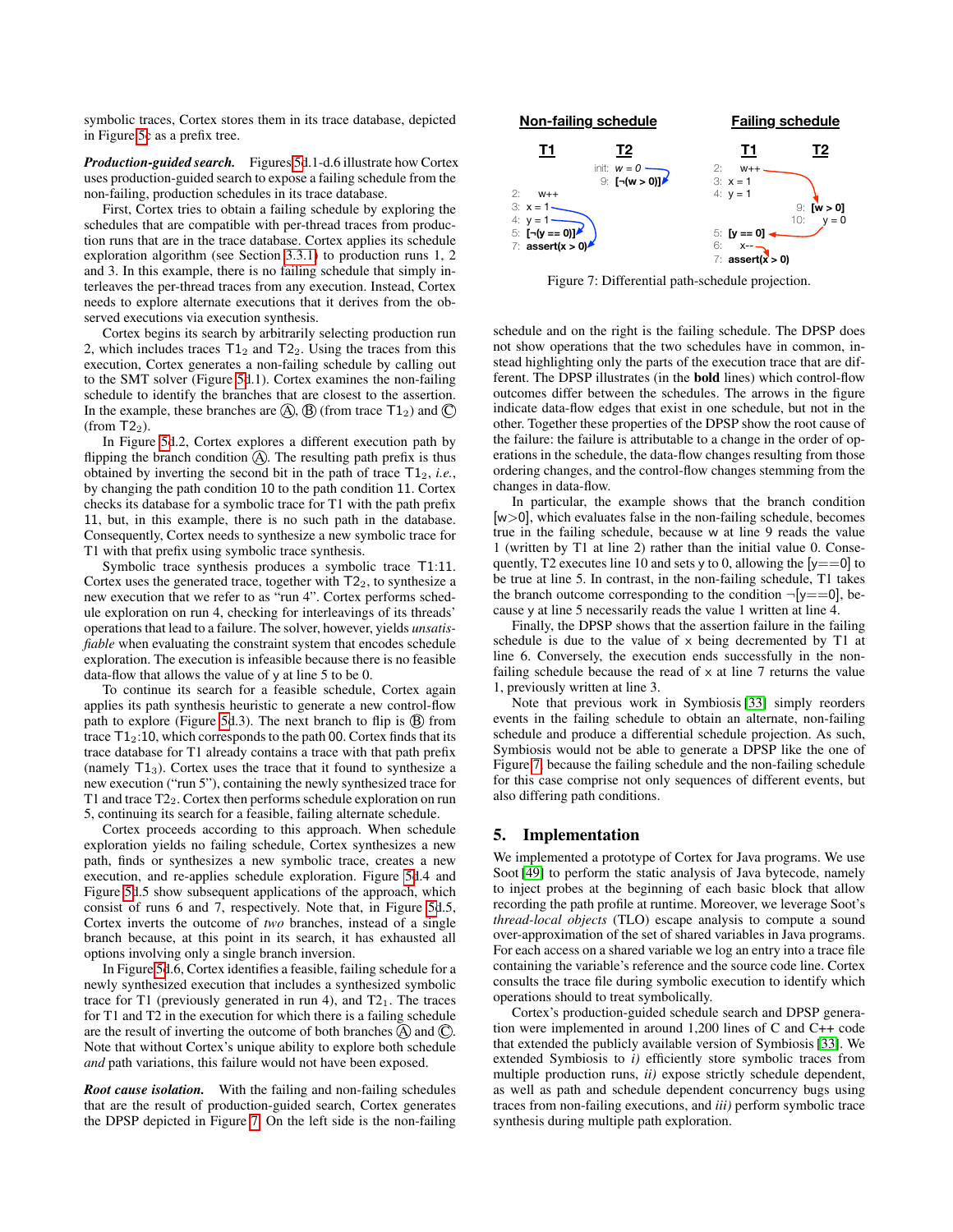Cortex organizes its database of per-thread path traces, represented as bit strings, into *tries* (*i.e., prefix trees*). Tries are typically used for string retrieval and contain one node for every common prefix of stored strings. In Cortex's implementation, if strings representing two different traces share a prefix of  $n$  bits, the corresponding executions followed the same path until the  $n<sup>th</sup>$  branch decision. Cortex's use of a trie to store traces minimizes the storage required for large numbers of traces collected from production.

Cortex uses Java PathFinder (JPF) [\[51\]](#page-11-20) for symbolic execution and Z3 [\[7\]](#page-11-26) to solve SMT constraints. We modified Java PathFinder to integrate it with the other parts of Cortex. First, when generating symbolic traces for the production run per-thread path profiles, we ignore states that do not conform with execution path traced at runtime. This allows guiding the symbolic execution along the original paths only. Second, when synthesizing new symbolic traces, we force JPF to follow original path solely up to the branch condition flip point. After that, JPF switches to the traditional mode, where it explores all branches for each condition on symbolic variables, using a breadth-first search heuristic. In this mode, we also set a timeout to the exploration, in order to cope with path explosion.

Our Cortex prototype assumes that bugs in programs are expressed in the code as assertion invariants. Assuming that production software contains assertions is reasonable, as many major industrial environments use production assertions and tracing [\[45\]](#page-11-6). In our experiments, we added these assertions when they were not initially present. For cases where the error had the following form on the left, we inject the assertion as indicated on the right:

| if (cond)  | if (cond)      |
|------------|----------------|
| $//$ error | assert (false) |
|            | //error        |
| else{      |                |
|            | elsef          |
|            | assert(true)   |
|            |                |
|            |                |

Since JPF does not support arrays of symbolic length, we have also modified these cases in our experiments to have a constant size, without affecting the original buggy behavior of the program.

The Cortex prototype is publicly available at [http://github.](http://github.com/nunomachado/cortex-tool) [com/nunomachado/cortex-tool](http://github.com/nunomachado/cortex-tool).

# <span id="page-7-0"></span>6. Evaluation

Our evaluation of Cortex focuses on answering the following three questions:

- 1. How efficient is Cortex in collecting symbolic traces from production runs? (§[6.1\)](#page-7-1)
- 2. How effective is Cortex's production-guided search in finding concurrency bugs? (§[6.2](#page-7-2) and §[6.3\)](#page-8-0)
- 3. How effective is Cortex in isolating the root cause of concurrency bugs? (§[6.4\)](#page-9-1)

We evaluated Cortex on the wide variety of multithreaded benchmarks shown in Table [1.](#page-7-3) These benchmarks have been used in prior work on concurrency debugging [\[10,](#page-11-27) [13,](#page-11-28) [17,](#page-11-2) [18\]](#page-11-29). We used 11 programs from the IBM ConTest benchmark suite [\[10\]](#page-11-27); *String-Buf*, a test driver of a bug in the Java JDK1.4 [\[17\]](#page-11-2); *ExMCR*, a micro-benchmark used by J. Huang *et al.* [\[17\]](#page-11-2) to illustrate the benefits of MCR against other stateless model checking techniques. We have also tested with two real-world application bugs, namely *Pool* (which consists of a data race in Apache Commons Pool) and *Cache4j* (uncaught exception due to a data race). When presenting results, we sort test cases by "difficulty", *i.e*, benchmarks with fewer branches and smaller search spaces appear first in the tables.

<span id="page-7-3"></span>Table 1: Benchmarks and performance. (LOC, #Threads, #Branches and #Shared stand for lines of code, number of threads, number of branches, and number of shared variable accesses in each benchmark).

| Program   LOC     |      | #Threads       | Profiling<br>Overhead | Log<br>Size | Symb.<br>Exec. | <b>#Branches</b> | #Shared<br><b>Events</b> |
|-------------------|------|----------------|-----------------------|-------------|----------------|------------------|--------------------------|
|                   |      |                |                       |             |                |                  |                          |
| Account           | 373  | 5              | 18.1%                 | 1KB         | 0.6s           |                  | 244                      |
| Critical          | 76   | 3              | 17.3%                 | 260B        | 0.59s          | $\overline{4}$   | 36                       |
| <b>ExMCR</b>      | 95   | 3              | 17.1%                 | 170B        | 0.42s          | $\overline{4}$   | 56                       |
| PingPong          | 388  | 6              | 18.9%                 | 226B        | 0.47s          | 5                | 66                       |
| Piper             | 280  | 5              | 18.6%                 | 470B        | 1.11s          | 12               | 182                      |
| Airline           | 136  | $\overline{8}$ | 9.1%                  | 252B        | 2.53s          | 15               | 77                       |
| Garage            | 554  | 7              | 6.7%                  | 105KB       | 56.50s         | 22               | 284                      |
| <b>BubbleSort</b> | 376  | 6              | 13.4%                 | 1KB         | 0.59s          | 24               | 161                      |
| Manager           | 219  | 5              | 16.4%                 | 1.4KB       | 0.79s          | 56               | 331                      |
| Loader            | 146  | 11             | 2.4%                  | 4KB         | 0.91s          | 56               | 386                      |
| StringBuf         | 1339 | 3              | 19.9%                 | 1KB         | 1.13s          | 65               | 331                      |
| TicketOrder       | 246  | 4              | 9.5%                  | 892B        | 0.85s          | 69               | 354                      |
| <b>BufWriter</b>  | 272  | 5              | 20.4%                 | 4.8KB       | 4.84s          | 89               | 1245                     |
| Pool              | 10K  | 3              | 2.5%                  | 960B        | 1.4s           | 21               | 198                      |
| Cache $4i(S)$     | 2.3K | 4              | 18.4%                 | 3KB         | 1.02s          | 51               | 541                      |
| Cache4 $i(M)$     | 2.3K | 4              | 20%                   | 15KB        | 2.01s          | 233              | 2364                     |
| Cache4 $j(L)$     | 2.3K | 4              | 21.7%                 | 21KB        | 3.47s          | 309              | 3105                     |

We modeled the data collection of a production environment by executing each program 100 times and ensuring that none of the 100 executions triggered the bug. From these production runs, we generated non-failing, symbolic traces and applied productionguided search to expose a failing schedule for each benchmark. For *Cache4j*, we have experimented with different workloads to assess the scalability of the constraint solving phase, as done in previous work [\[33\]](#page-11-4). Concretely, we re-ran this test case by varying the worker thread's update loop to have 1 (small), 5 (medium), and 10 (large) iterations.

The experiments were conducted on an 8-core, 3.5Ghz machine with 32GB of memory, running Ubuntu 10.04.4.

## <span id="page-7-1"></span>6.1 Cortex is Practical and Efficient

The most important result is that for all of the benchmarks that we considered, Cortex exposed a new failing execution based on a small handful of observed, non-failing schedules, and did so in a practical amount of time. Table [1](#page-7-3) reports the time and storage overhead imposed by Cortex on production runs to capture path profiles, as well as the time required to compute symbolic trace collection. We report average time values across all executions (concrete and symbolic) for each benchmark.

Cortex's path profiling overhead ranges from from 2.4% in *Loader* to 21.7% in *Cache4j (L)*. The overhead is tolerable, even for production, and similar to other prior work in this area [\[20,](#page-11-19) [33\]](#page-11-4). Better software path profiling [\[3\]](#page-10-1) or hardware support [\[50\]](#page-11-30) are orthogonal techniques that would reduce this overhead.

Regarding space overhead, Cortex produces traces with sizes ranging from 170B in *ExMCR* to 105KB in *Garage*. The symbolic execution time is typically low as well: JPF produced a symbolic trace in less than one minute for all programs. The programs with larger path profiles are also the ones with more shared symbolic events (*e.g. BufWriter* and *Garage*). *Garage* has a long traces and symbolic executions time because it uses busy waiting.

#### <span id="page-7-2"></span>6.2 Cortex Exposes Failures

Table [2](#page-8-1) reports experimental results that allow assessing Cortex's efficacy in finding failing schedules. Columns 3 and 4 of the table together show that Cortex was able to find a failing schedule for all programs, including ones with failures dependent on both the path and schedule (" branch dependent "). We now characterize Cortex's ability to expose new failures.

*Strictly schedule dependent bugs.* Column 3 of Table [2](#page-8-1) shows that schedule exploration alone works for only 8 out of the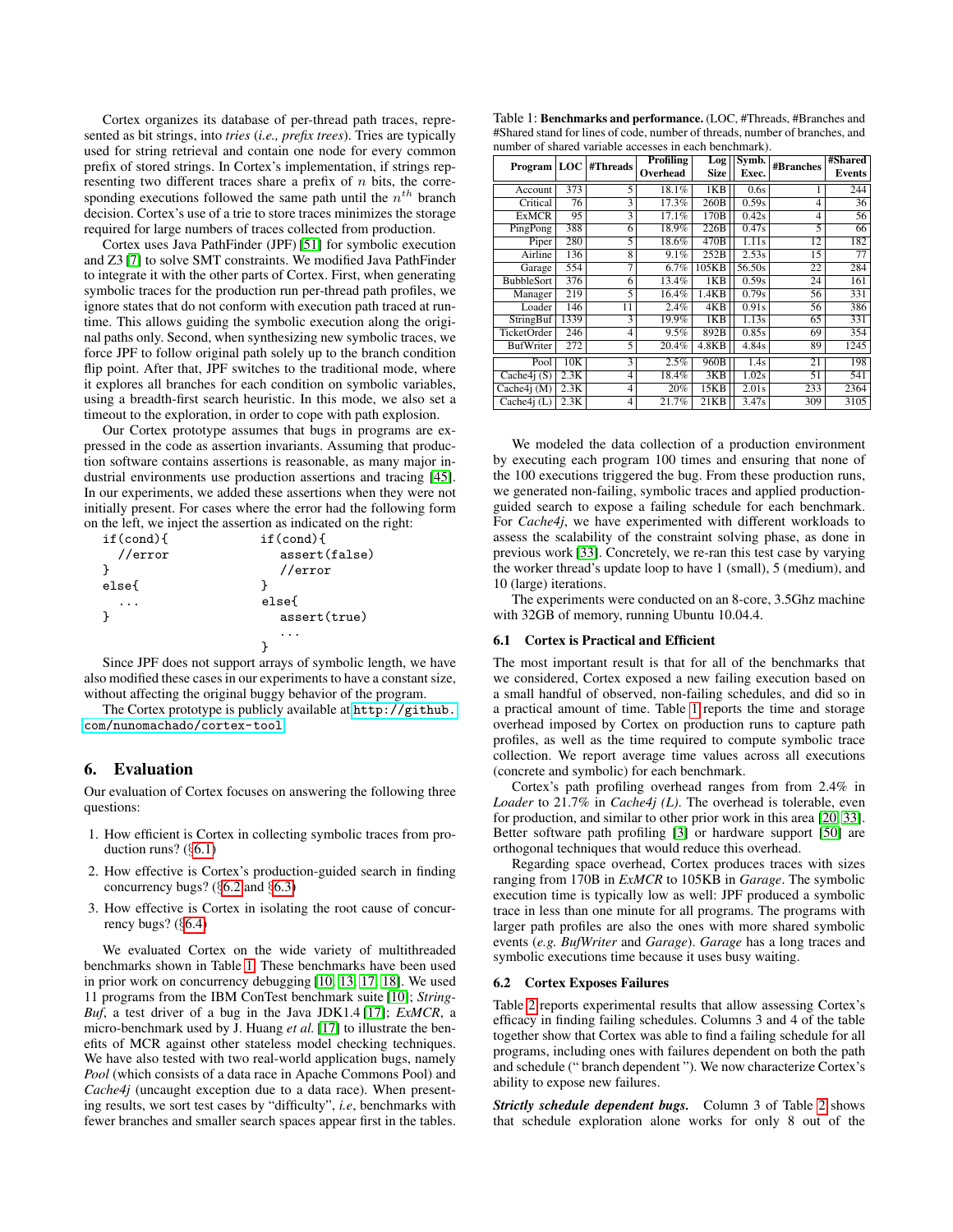<span id="page-8-1"></span>Table 2: Bug Finding Results. Column 2 shows the number of different correct production runs observed; Column 3 marks bug found by schedule exploration only; Columns 4-8 provide details of production-guided search; Last column depicts the average time to solve the corresponding *satisfiable* SMT system.

|                    | #Diff.               | <b>Schedule</b> | <b>Branch Dependent</b> |                |        |                             |                          | SMT                         |
|--------------------|----------------------|-----------------|-------------------------|----------------|--------|-----------------------------|--------------------------|-----------------------------|
| Program            | Prod.<br><b>Runs</b> | Depend.<br>Only |                         | <b>Tries</b>   | (D,N)  | #Branches<br><b>Flipped</b> | #Synth.<br><b>Traces</b> | Solving<br>Time             |
| Account            |                      |                 |                         |                |        |                             |                          | 29s                         |
| Critical           | 23                   |                 | ✓                       | 6              | (2,3)  | $\overline{2}$              | $\overline{4}$           | $\langle$ 1s                |
| <b>ExMCR</b>       | 1                    |                 | ✓                       | 6              | (4,1)  | 6                           | 6                        | $<$ 1s                      |
| PingPong           | 39                   | ✓               |                         |                |        |                             |                          | $\langle 1\overline{s}$     |
| Piper              | 33                   |                 | ✓                       | 1              | (1,1)  |                             | 1                        | 1s                          |
| Airline            |                      |                 |                         |                |        |                             |                          | $\overline{<}1\overline{s}$ |
| Garage             | $\overline{2}$       |                 | ✓                       | 9              | (3,4)  | 6                           | 6                        | $\overline{2s}$             |
| <b>BubbleSort</b>  | 26                   |                 | J                       | $\overline{4}$ | (4,1)  | $\overline{4}$              | $\overline{4}$           | $<$ 1s                      |
| Manager            | 39                   |                 | ✓                       | 1              | (1,1)  |                             | $\Omega$                 | 9s                          |
| Loader             | 1                    |                 | ✓                       | 11             | (11,1) | 11                          | 10                       | 25s                         |
| StringBuf          | 12                   | J               |                         |                |        |                             |                          | 9s                          |
| <b>TicketOrder</b> | 47                   |                 | ✓                       | 1              | (1,1)  |                             | $\Omega$                 | 1s                          |
| <b>BufWriter</b>   | 57                   | J               |                         |                |        |                             |                          | 2h56m                       |
| Pool               | 59                   |                 | ✓                       | 17             | (5,4)  | 15                          | 8                        | 1s                          |
| Cache4 $i(S)$      | $\overline{11}$      |                 |                         |                |        |                             |                          | $\overline{5s}$             |
| Cache4j (M)        | 29                   | J               |                         |                |        |                             |                          | 1h30m                       |
| Cache4j(L)         | 37                   | J               |                         |                |        |                             |                          | 2h8m                        |

17 benchmarks, namely *Account*, *PingPong*, *Airline*, *StringBuf*, *BufWriter*, and the three *Cache4j* scenarios. The reason schedule search alone is adequate for these benchmarks is that these eight cases include assertions of the form if(cond){assert(false)} else{assert(true)}. Cortex finds the failing schedule via schedule exploration alone because the failures are dependent only on strictly schedule dependent data flow to cond.

*Efficiency of production-guided search.* Column 4 in Table [2](#page-8-1) shows that production-guided search finds a failing schedule for our path and schedule dependent bugs. Column 5 shows the number of branch outcome inversions Cortex performed to expose each failure. 3 out of 9 cases required inverting only the single closest branch to the assertion. This outcome supports our observation that failing executions are lurking in production, and that perturbing production executions is an effective search strategy for these otherwise elusive failures. The need for branch inversions, even in our production-guided search reinforces the fact that schedule exploration alone is insufficient.

*Production run diversity.* Collecting a diversity of production executions expedites Cortex's search for failures because it populates the trace database with traces, obviating the more costly execution synthesis step. Column 2 of Table [2](#page-8-1) shows how many distinct nonfailing executions Cortex observed during 100 runs of each benchmark. For all benchmarks except *BufWriter* and *Pool*, less than 50% of the collected executions are distinct. The data suggest that, even in small numbers of runs, executions are diverse and Cortex can leverage a large trace database in a large deployment.

*Search parameters.* The column labelled as  $(D, N)$  characterizes parameters used during Cortex's search for failures. Programs for which Cortex finds the failure with a single branch flip exhibit the pair  $(1,1)$  for  $(D, N)$ . For those programs, Cortex exposed a bug by inverting the outcome of the single branch that was closest to the assertion.

In contrast, in *Critical*, *ExMCR*, *Garage*, *BubbleSort*, *Loader*, and *Pool* the optimal value for  $(D, N)$  varies significantly. For *Critical*, Cortex found the failing schedule after inverting two branch conditions (the *two* closest to the assertion) and performed schedule exploration using three different symbolic traces for each one of the two paths. For *ExMCR*, Cortex was able to find the failing execution in 6 attempts, but in this case it required 6 different combinations of branch inversions. Note that the number of attempts is actually greater than the product of the search parameters  $(D, N)$ for *ExMCR*, because Cortex needed to flip a combination of two branches simultaneously in order to trigger this failure<sup>[2](#page-8-2)</sup>. Garage required fewer attempts than  $D \times N$ . The reason is that Cortex selected traces for some paths that included *redundant* execution paths. Cortex discarded the redundant paths and found a failing schedule using the  $4^{th}$  trace for the  $6^{th}$  combination of branch flips.

For *BubbleSort* and *Loader*, Cortex experimented with only one trace per branch inversion, but it searched through 4 and 11 branch inversions, respectively, to compute the failing schedule. *Pool*, in turn, was the program for which Cortex required more tries and flips of branch conditions to expose the failure. This is because the only combination of branch inversions that allowed finding the failing schedule corresponded to flipping simultaneously the  $4<sup>th</sup>$ and  $5<sup>th</sup>$  branches closest to the assertion.

In conclusion, these results show that search parameters  $(D, N)$ affect significantly the number of attempts that production-guided schedule search requires to expose the concurrency bug.

*Solving Time.* The last column of Table [2](#page-8-1) reports the average amount of time that the SMT solver took to solve the constraint system (this value comprises only the case when the solver yielded *satisfiable*, because reporting *unsatisfiable* took at most 3 seconds for our test cases). The data shows that solving time is low for most cases, *i.e.*, a couple of seconds. The exception are benchmarks *BufWriter*, *Cache4j (M)*, and *Cache4j (L)*. Once more, this is due to the higher number of shared events in these programs. In particular, the solver took almost 3 hours for *BufWriter*, because the SMT constraint formulation for this program contains more than 920K readwrite constraints and more than 6.5K locking constraints, which have a big impact in the solving time for this kind of constraint systems [\[20,](#page-11-19) [33\]](#page-11-4).

## <span id="page-8-0"></span>6.3 Cortex Compares Favorably to Systematic Testing

Unlike Cortex, systematic testing techniques search by fully exploring the space of possible executions. We directly compared Cortex to two state-of-the-art systematic testing techniques, namely MCR [\[17\]](#page-11-2) and iterative context bounding with dynamic partial order reduction (ICB-DPOR) [\[12\]](#page-11-0). Similarly to Cortex, MCR uses an SMT constraint-based approach to efficiently explore the space of possible schedules of a multithreaded execution in search for concurrency bugs. In particular, MCR starts from a concrete *seed interleaving* and builds a *maximal causal model* that allows checking correctness properties on all execution schedules equivalent to that seed interleaving. To further explore the state space, MCR iteratively generates new non-redundant schedules by enforcing read operations to return different values. MCR then uses the newly generated schedules as seed interleavings for subsequent iterations.

On the other hand, ICB-DPOR simply bounds the number of thread preemptions that can occur when systematically exercising different execution schedules, thus not accounting for redundant interleavings (*i.e.* interleavings that produce the same values for read operations).

Our goal is to show that Cortex examines *fewer executions* before exposing a failure than other approaches. We reproduce results for MCR and ICB-DPOR reported by Huang *et al.*[\[17\]](#page-11-2) for the subset of benchmarks that have been used with all three systems. Table [3](#page-9-2) reports the comparison.

The data show that, for most cases, Cortex searches orders of magnitude fewer executions than ICB-DPOR, and considerably fewer than MCR. The standout is *ExMCR*; *ExMCR* is a microbenchmark that was designed to be *adversarial* to systematic con-

<span id="page-8-2"></span><sup>&</sup>lt;sup>2</sup> We note that there are  $2^D - 1$  different combinations of branch condition flips that can be attempted for a given search parameter  $D$ .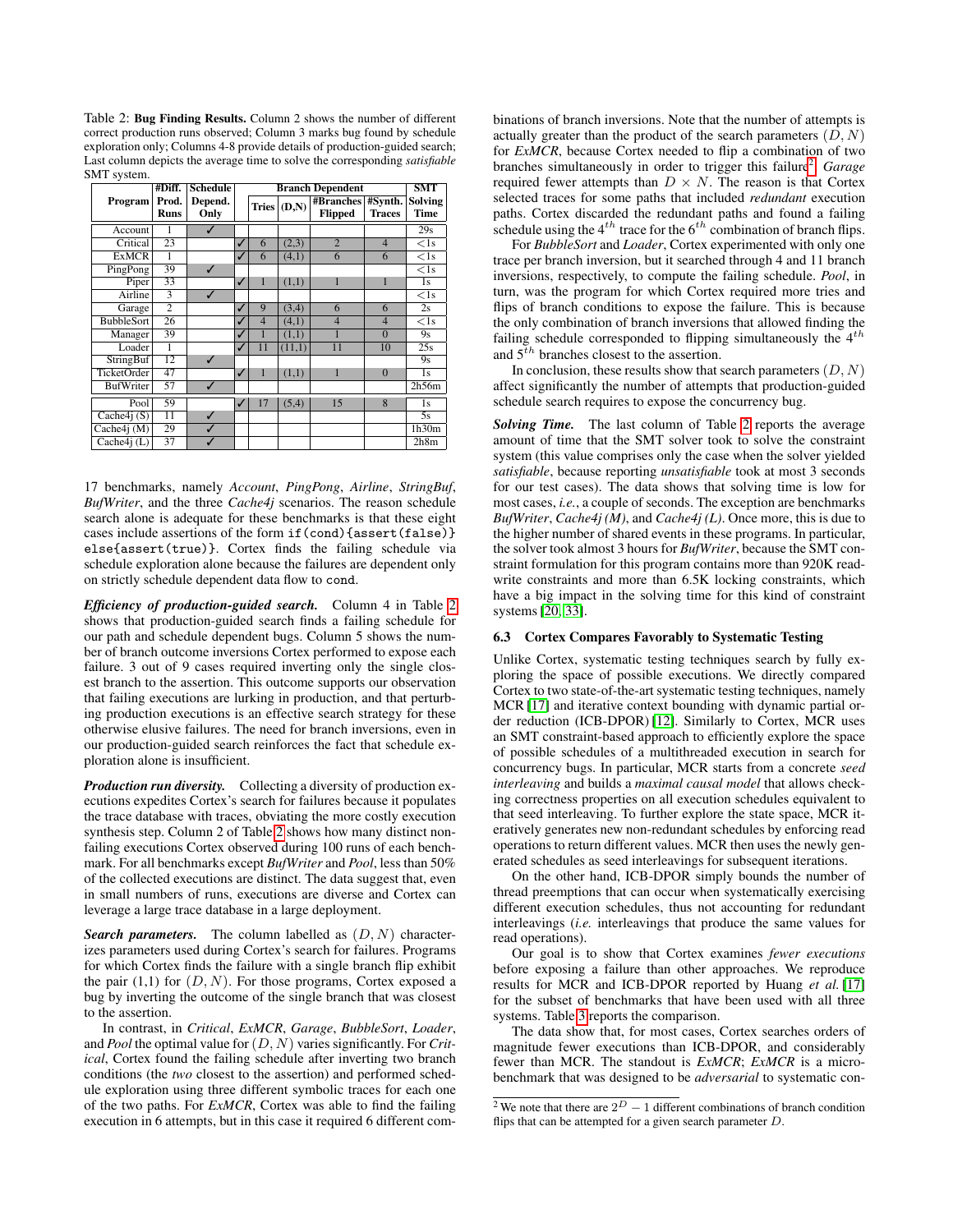<span id="page-9-2"></span>Table 3: Comparison between Cortex and other systematic concurrency testing techniques. Data for MCR and ICB-DPOR as reported by J. Huang *et al.* [\[17\]](#page-11-2) ("\*" indicates bugs that are schedule-dependent only). Shaded cells indicate the cases where Cortex outperforms the other systems.

| Program           | #Attempts to find failing schedule |            |                 |  |  |  |
|-------------------|------------------------------------|------------|-----------------|--|--|--|
|                   | <b>Cortex</b>                      | <b>MCR</b> | <b>ICB-DPOR</b> |  |  |  |
| $Account*$        |                                    |            | 20              |  |  |  |
| <b>ExMCR</b>      |                                    | 46         | 3782            |  |  |  |
| PingPong*         |                                    | 2          | 37              |  |  |  |
| Airline*          |                                    | 9          | 19              |  |  |  |
| <b>BubbleSort</b> |                                    |            | 400             |  |  |  |
| StringBuf*        |                                    | 2          |                 |  |  |  |
| Pool              |                                    |            |                 |  |  |  |

currency testing systems. Cortex exposes the bug after searching just 6 executions, substantially outperforming both other systems.

The only benchmark where Cortex required more attempts to find the failing schedule than the other approaches was *Pool*. As mentioned before, for this program, Cortex was only able to trigger the failure after inverting the  $4^{th}$  and  $5^{th}$  branches at the same time. Hence, Cortex ended up spending time exploring combinations of branch flips that, despite being closer to the assertion, were ineffective to expose the failing schedule.

We believe the aforementioned scenario to be infrequent in practice, as shown by the outcomes of the other benchmarks. Therefore, we argue that the results in Table [3](#page-9-2) further support our observation production-guided search is effective.

## <span id="page-9-1"></span>6.4 DPSPs are Concise and Informative

We computed DPSPs for all of our benchmarks, using observed (and synthesized) non-failing schedules and corresponding failing schedules exposed by Cortex. We evaluated DPSPs by comparing the number of data-flows and events in the DPSPs to those in full schedules. Table [4](#page-9-3) summarizes our results.

The data show that DPSPs are simpler than full, failing schedules. DPSPs include only the salient differences between the failing and the correct executions, directing the developer's attention towards the most relevant events and the data-flows involved in the root cause of the failure. On average, Cortex produced DPSPs with 83% fewer data-flows and 50% fewer events than full schedules. Considering benchmarks with path and schedule dependent bugs alone, the average reduction values are 72% and 35%, respectively for data-flows and events. These results provide evidence that DPSPs are a useful asset for root cause diagnosis, not only for schedule-dependent only failures, but also for schedule and path dependent failures.

#### 6.5 Discussion

The experimental results presented in the previous sections clearly demonstrate the benefits of Cortex in exposing and isolating path and schedule dependent bugs. Nevertheless, there are still a few challenges that need to be addressed in order to further improve Cortex's applicability and scalability. We enumerate these challenges below and discuss possible research lines to address them in the future.

*Non-Assertion Bugs.* Our current Cortex prototype assumes that failures manifest as assertion violations. Although assertions are commonly placed in code during development, concurrency bugs might not always be expressed as invariant failures.

One can address this issue by extending Cortex's constraint model to check for other type of concurrency bugs (*e.g.* data races [\[17\]](#page-11-2) or deadlocks) in addition to assertion violations.

*Input Non-determinism.* In this paper, we assume that all production runs are captured with a fixed input. Consequently, we con-

<span id="page-9-3"></span>

| Table 4: DPSP conciseness. Reduction achieved by Cortex in terms of         |
|-----------------------------------------------------------------------------|
| number of data-flows and events with respect to full failing schedules ("*" |
| indicates bugs that are schedule-dependent only).                           |

| Program            | #Data-flows | #Data-flows                     | #Events | #Events                            |  |  |  |
|--------------------|-------------|---------------------------------|---------|------------------------------------|--|--|--|
|                    | Full        | DPSP (%Red.)                    | Full    | DPSP (%Red.)                       |  |  |  |
|                    |             |                                 |         |                                    |  |  |  |
| Account*           | 139         | 6(196%)                         | 244     | 58 $(176%)$                        |  |  |  |
| Critical           | 13          | 7(146%)                         | 36      | 13 ( $\sqrt{64\%}$ )               |  |  |  |
| <b>ExMCR</b>       | 16          | $8(150\%)$                      | 56      | $39 (\downarrow 30\%)$             |  |  |  |
| PingPong*          | 16          | 1(194%)                         | 66      | 5(192%)                            |  |  |  |
| Piper              | 57          | 2(196%)                         | 182     | 51 $(172%)$                        |  |  |  |
| Airline*           | 29          | $3(190\%)$                      | 77      | $18 \left( \frac{1}{27}\% \right)$ |  |  |  |
| Garage             | 139         | $26 \left( \sqrt{81\%} \right)$ | 284     | $235 (\downarrow 17\%)$            |  |  |  |
| <b>BubbleSort</b>  | 69          | 15(178%)                        | 161     | 144 $(11\%)$                       |  |  |  |
| Manager            | 142         | 32(177%)                        | 331     | $220 (\sqrt{34\%})$                |  |  |  |
| Loader             | 179         | $21 \left( \sqrt{88\%}\right)$  | 386     | $281 (\sqrt{27\%})$                |  |  |  |
| StringBuf*         | 115         | $1(\sqrt{99\%})$                | 331     | $40 \overline{(\sqrt{88\%})}$      |  |  |  |
| <b>TicketOrder</b> | 183         | 45 $(175%)$                     | 354     | 290 ( $\downarrow$ 18%)            |  |  |  |
| BufWriter*         | 745         | 95(187%)                        | 1245    | $1216 (\downarrow 2\%)$            |  |  |  |
| Pool               | 73          | $34 (\downarrow 53\%)$          | 198     | $123 (\text{138\%})$               |  |  |  |
| Cache4 $i(S)^*$    | 211         | 1(199.5%)                       | 541     | $\frac{11}{198\%}$                 |  |  |  |
| Cache4j $(M)^*$    | 862         | 3(199.7%)                       | 2364    | 1371 (142%)                        |  |  |  |
| Cache4j $(L)$ *    | 1139        | 3(199.7%)                       | 3105    | 1094 (165%)                        |  |  |  |
|                    |             |                                 |         |                                    |  |  |  |

sider that the execution control-flow is only affected by thread interleavings. Exposing concurrency bugs considering variable input in addition to schedule non-determinism is substantially more challenging, because the search space now grows along two different dimensions: input and schedules.

A possible way to address input non-determinism is to extend Cortex to record the input during production runs, in addition to threads' execution path. This way, symbolic traces could then be aggregated in subsets according to their execution path and input. Another approach is to mark as symbolic the variables that are affected by the inputs of the program, in order to force Cortex to explore the space of possible inputs during symbolic execution.

*Long Executions.* As shown in our experiments, when the execution has a large number of shared events, the SMT solver can take a long time to solve the constraint system. For long executions, this problem is exacerbated and it can become hard to expose a failing schedule in a reasonable amount of time.

To improve the scalability of Cortex's constraint solving phase, one could apply record-and-replay techniques [\[32,](#page-11-31) [37,](#page-11-32) [55\]](#page-11-33) to capture lightweight information regarding the thread orderings observed at runtime. This data could then be used to prune the constraint model (by fixing some read-write linkages), without compromising the ability to expose failing schedules.

Alternatively, Cortex could leverage *interference abstractions*[\[46\]](#page-11-34) to make the constraint analysis more tractable. Interference abstractions allow computing under- and over-approximations of thread interferences in a concurrent program. Moreover, interference abstractions can be gradually refined to reduce the space of possible schedules when checking for properties [\[46\]](#page-11-34).

## <span id="page-9-0"></span>7. Related Work

A large body of prior work has studied debugging and testing of concurrent programs. In this section, we reiterate some of the solutions discussed in Section [2.2](#page-1-3) and overview other prior efforts that are most related to Cortex.

*Cortex vs Symbiosis.* Symbiosis [\[33\]](#page-11-4) is a system that helps developers to understand and diagnose concurrency failures by computing a differential schedule projection (DSP). DSPs are useful for debugging because they highlight the variations in data-flow between a failing schedule and a non-failing schedule, which allows isolating the bug's root cause.

As referred in Section [2.2,](#page-1-3) Cortex and Symbiosis leverage several similar techniques, namely guided symbolic execution, SMT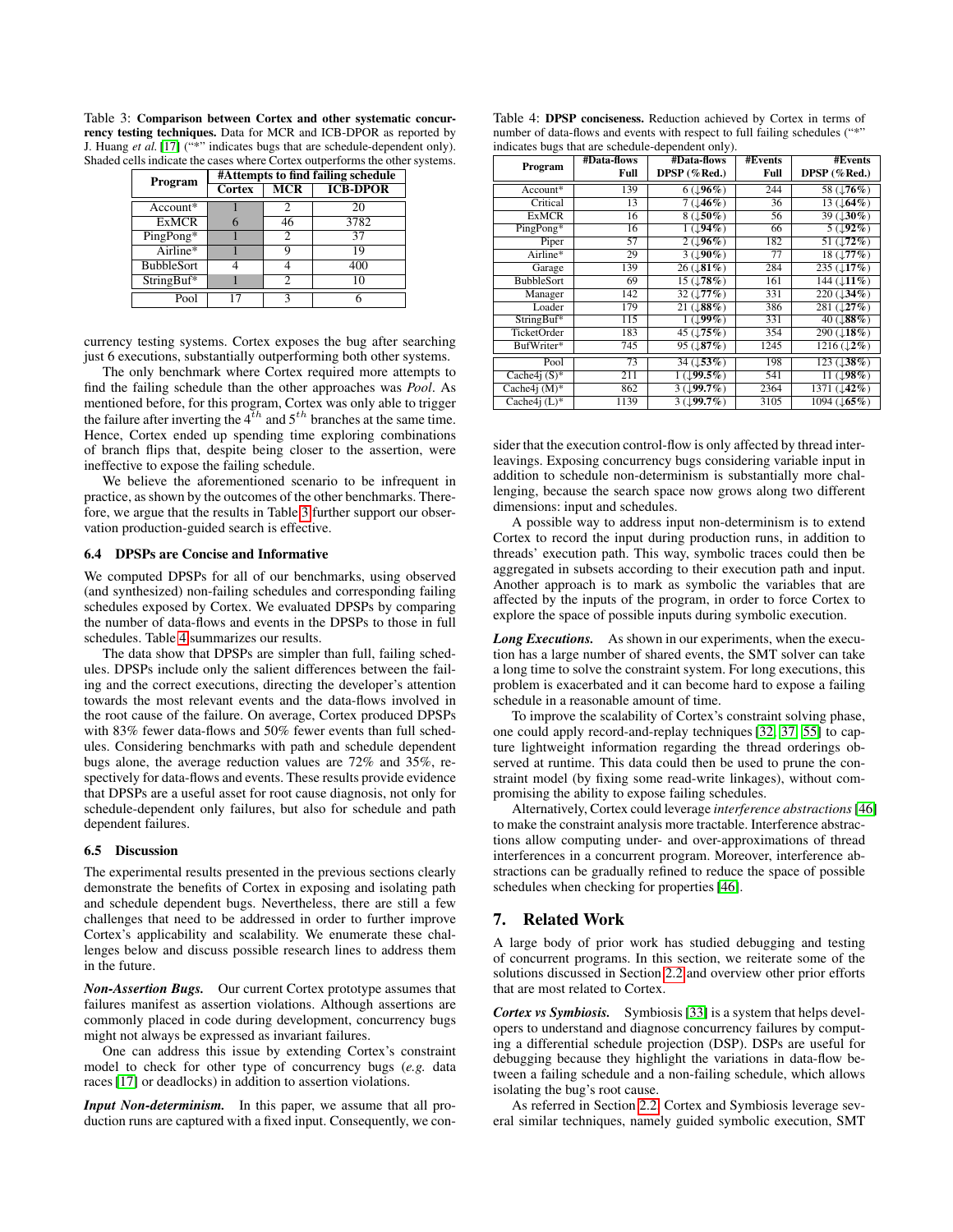constraint solving, and differential analysis to isolate bugs. However, we argue that these two systems are fundamentally different. A fundamental distinction of Cortex is that Symbiosis starts from a single failing execution and produces a single non-failing one. Symbiosis is, therefore, predicated on having evidence about the existence of a bug and its location. In contrast, Cortex *synthesizes* a failing execution from a set of *failure-free* executions. As such, Cortex must explore a much larger search space of executions. Furthermore, this space includes both branch and schedule variations: another key distinction from Symbiosis, which is not able to handle path variations.

Finally, as Symbiosis cannot isolate path and schedule dependent bugs like Cortex, we can say the DPSPs computed by Cortex are more broadly applicable than the DSPs produced by Symbiosis.

*Cooperative tracing of production runs.* Cortex's cooperative approach is inspired by prior work on cooperative tracing and debugging. CBI [\[26\]](#page-11-35), CCI [\[21\]](#page-11-36), and Gist [\[22\]](#page-11-37) log events (e.g., branch frequency, return values) from multiple production runs and use statistical predictors to isolate the bug's root cause. LBR/LCR [\[2\]](#page-10-2), in turn, uses on low-overhead hardware extensions to maintain a short-term log of hardware events that are useful for production run failure diagnosis. CoopREP [\[32\]](#page-11-31) records partial logs from multiple user instances running a multithreaded program and combines that information to deterministically replay a concurrency error. Aviso [\[29\]](#page-11-38) uses statistical analysis of production-run event traces, but with the orthogonal goal of avoiding failures, rather than exposing them.

Cortex benefits from information collected in production as well. However, Cortex has more immediately exposed failures than other cooperative techniques because it does not need the amount of data required by statistical approaches. Cortex has also the advantage of being able to synthesize new execution traces as necessary. Moreover, most other cooperative systems require first *observing* a failing execution, rather than exposing new ones.

*Testing for concurrency bugs. Systematic concurrency testing* (SCT) is one approach to testing multithreaded programs. The two most widely adopted SCT techniques are *partial order reduction* (POR) and *schedule bounding*. POR [\[15\]](#page-11-1) reduces the number of schedules that need to be explored without false negatives, by exploring only one of each group of partial-order-equivalent set of executions. Dynamic POR techniques aim at improving the efficiency and effectiveness of POR by computing a persistent set [\[6\]](#page-11-39), sleep set [\[12\]](#page-11-0), and source set [\[1\]](#page-10-3) during systematic search.

Schedule bounding techniques strive to limit the set of schedules examined during testing [\[8,](#page-11-40) [34,](#page-11-18) [39\]](#page-11-41). For instance, preemption bounding [\[34,](#page-11-18) [39\]](#page-11-41) limits the number of preemptive context switches that are allowed in a schedule. Delay bounding [\[8\]](#page-11-40), in turn, bounds the amount of times a schedule can deviate from the scheduling defined by a given deterministic scheduler.

CTrigger [\[36\]](#page-11-42) attempts to reduce the interleaving space in exploration by focusing the testing on unserializable interleavings, which are interleavings that usually correspond to atomicity violations and have low probability of occurring outside a controlled environment. In turn, AtomFuzzer [\[35\]](#page-11-43) relies on annotations provided by developers to dynamically check for atomicity violations in multithreaded programs. AtomFuzzer uses a random scheduler to choose an arbitrary thread to run at every program state, favoring interleavings that correspond to atomicity violation execution patterns. RaceFuzzer [\[44\]](#page-11-44) also employs random testing, but with the goal of finding data races. Similarly to AtomFuzzer, RaceFuzzer combines a random scheduler with race detection techniques, in order to guide an execution schedule towards potential racing pairs of statements.

All of these techniques output a failing schedule and expose new concurrency bugs, but do not concisely summarize a failure's root cause, like Cortex.

Another approach to testing multithreaded programs is *test synthesis*. Test synthesis receives a suite of sequential tests as input, and analyzes the traces from these sequential executions in order to generate bug-inducing multithreaded tests. Omen [\[40\]](#page-11-45), Narada [\[42\]](#page-11-46), and Intruder [\[41\]](#page-11-47) use this approach to automatically synthesize tests aimed at exposing deadlocks, races, and atomicity violations, respectively. Note, however, that test synthesis techniques still require multithreaded tests to be executed and analyzed with dynamic detectors [\[14,](#page-11-9) [35,](#page-11-43) [38\]](#page-11-12) to find the concurrency bugs.

*Symbolic execution and SMT constraints* Symbolic execution and SMT constraint solving form the core of Cortex's schedule search. Prior work has also used a combination of symbolic execution and SMT constraint formulations to deterministically replay concurrency failures [\[20\]](#page-11-19), test multithreaded programs [\[11,](#page-11-16) [17\]](#page-11-2), find atomicity violations [\[52\]](#page-11-48) and identify schedulesensitive branches [\[18\]](#page-11-29).

However, none of the techniques above use cooperative trace collection and production-guided search.

# 8. Conclusions and Future Work

We have presented Cortex, a system that is not only able to find concurrency bugs in programs, but also helps the programmer in identifying their root cause. For this, Cortex generates differential path-schedule projections (DPSPs) that capture the differences between non-failing and failing executions, even when threads follow different paths in each execution. These DPSPs have from 46% to 99% less data-flows than full failing executions, strongly simplifying the task of identifying the branches that are involved in the bug.

Contrary to most previous work, Cortex does not require a failure to be observed in production to avoid exploring the full space of possible executions. Instead, it is able to use non-failing executions from production runs as a starting point for exploration, generating synthetic executions that are likely to expose a bug (when it exists). Interestingly, with the benchmarks used in the paper, Cortex was able to generate failing executions after a few (more precisely, from just 1 to 15) cleverly guided branch flips.

In its current version, Cortex stops when a failing execution and the corresponding DPSP are produced. In future versions, we plan to search for, and compare, multiple failing executions, to enrich the information provided to the programmer.

## Acknowledgements

We would like to thank our shepherd Murali Ramanathan and the anonymous reviewers for their invaluable feedback. This work was partially supported by Fundação para a Ciência e a Tecnologia (FCT), under project UID/CEC/50021/2013, and by a 2015 Google Faculty Research Award.

## References

- <span id="page-10-3"></span>[1] P. Abdulla, S. Aronis, B. Jonsson, and K. Sagonas. Optimal dynamic partial order reduction. In *POPL'14*, 2014.
- <span id="page-10-2"></span>[2] J. Arulraj, G. Jin, and S. Lu. Leveraging the short-term memory of hardware to diagnose production-run software failures. In *ASP-LOS'14*, 2014.
- <span id="page-10-1"></span>[3] T. Ball and J. R. Larus. Optimally profiling and tracing programs. *ACM Trans. Program. Lang. Syst.*, 16(4), July 1994.
- <span id="page-10-0"></span>[4] C. Cadar, D. Dunbar, and D. Engler. KLEE: Unassisted and automatic generation of high-coverage tests for complex systems programs. In *OSDI'08*, 2008.